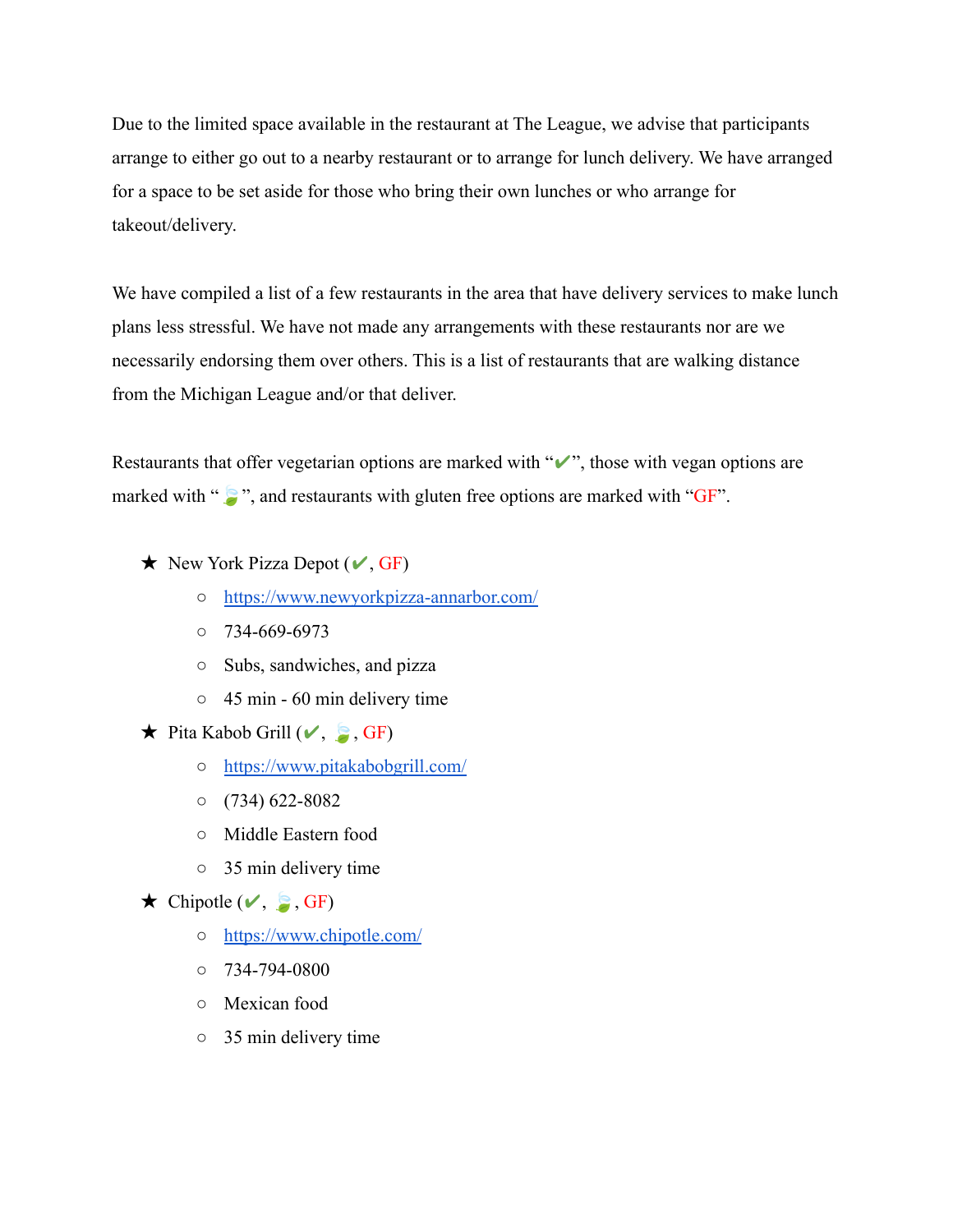## $\star$  Madras Masala  $(\checkmark, \circledast)$

- <https://www.madrasmasala.com/>
- $0$  734 222 9076
- Indian food
- 30 min delivery time
- $\star$  Noodles and Company ( $\checkmark$ , GF)
	- <https://www.noodles.com/>
	- $O \quad (734)$  327-9041
	- Pasta
	- 35 min delivery time
- $\star$  Salads Up ( $\checkmark$ ,  $\checkmark$ , GF)
	- <https://saladsup.com/locations/ann-arbor-mi/>
	- 734-368-9385
	- Health food, smoothies
	- 35 min delivery time
- $\star$  Tropical Smoothie ( $\checkmark$ , GF)
	- <https://www.tropicalsmoothiecafe.com/>
	- $O(734) 585 0266$
	- Smoothies, sandwiches, wraps
	- 30 min delivery time
- $\star$  Oasis Mediterranean Grill ( $\checkmark$ )
	- <https://theoasisgrill.com/>
	- $O$  (734) 665-2244
	- Mediterannean food
	- 35 min delivery time
- $\star$  Cottage Inn Pizza ( $\checkmark$ ,  $\checkmark$ , GF)
	- <https://www.originalcottageinn.com/>
	- $O$  (734) 663-3379
	- Pizza, pasta, Greek food